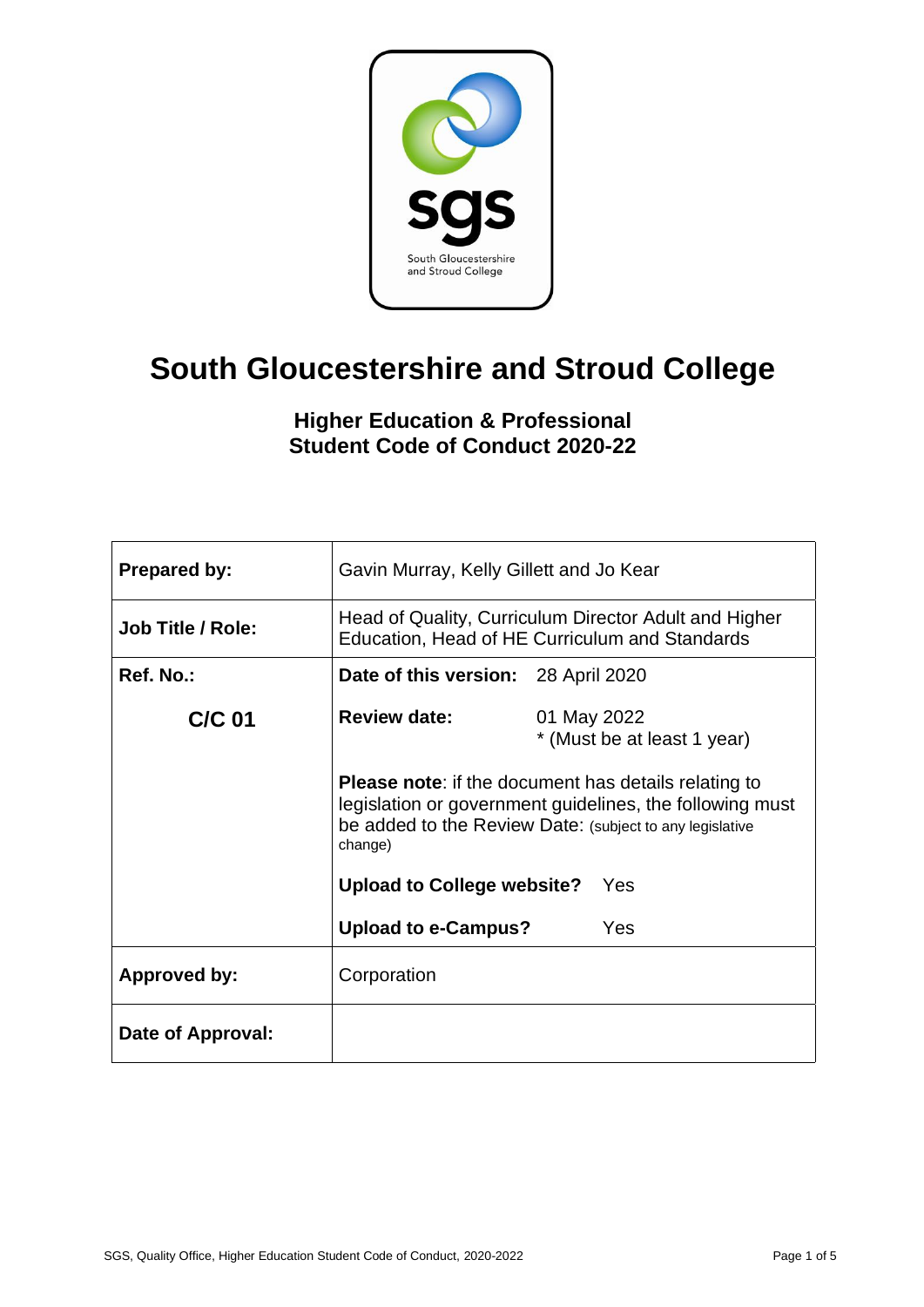# **Higher Education & Professional Student Code of Conduct 2020-22**

This *Student Code of Conduct* sets out the College's expectations about appropriate student behaviour for an outstanding learning experience. This Code is applied to all Higher Level and Professional students of the College from enrolment up to the completion of their studies. An important principle of this Code is that it promotes a holistic view of the life as a student; and, that what an individual may believe to be an isolated or minor incident could actually have quite serious implications on their course of study. Therefore, the College expects all students to conduct themselves to the highest possible standards of behaviour; working in partnership with us and peers to maintain a professional, respectful, safe, supportive and successful learning environment for all.

This Code of Conduct should be read in conjunction with the College's Behaviour Policy, the Fitness to Study Policy and Procedure, Students as Partners Strategy, Assessment and Appeals Policy and Complaints Policy.

## **Standards of Personal Behaviour**

This Code covers some of the most important issues relating to personal conduct, and gives a framework of standards and behaviour guidelines. This Code is not intended to be an exhaustive list of standards and guidelines.

#### **Prepare**

The College does not operate a formal dress code, other than for those who are provided with a uniform and/or protective clothing. All students are expected to ensure that their attire is appropriate for the situation in which they are working and that they present a professional image that reflects sensitivity to our stakeholders. This includes wearing, visibly, a College lanyard and ID card.

Students are expected to attend all aspects of their programme and, at all times, be adequately prepared to engage in learning activities.

#### **Aim High**

We are partners in learning and as such the College expects all students to support the College's desire to be outstanding.

#### **Be Safe and Respectful**

The College expects all individuals to follow all reasonable rules and instructions given by those supervising or managing their activities. Core values of the College are the promotion of inclusivity, diversity and respect for British Values. The College seeks to guarantee a learning environment where individual respect is shown to all. All members of staff and students, regardless of their gender, race, ethnic background, culture, disability sexual orientation, age, faith, socio-economic status or any other factor will be supported and encouraged to perform to their potential.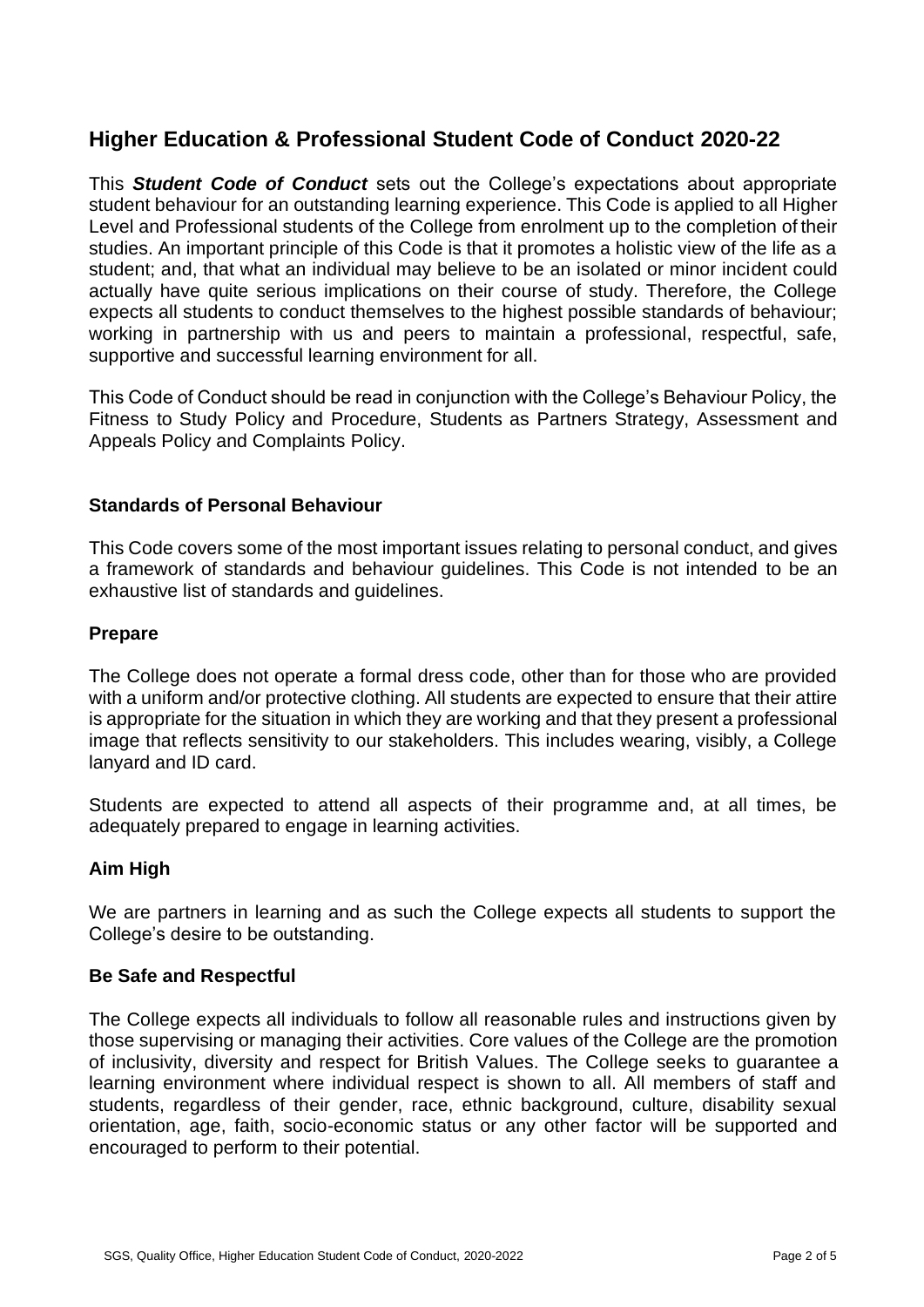Users of the College's facilities and equipment must follow relevant guidelines when using specialist equipment, behave reasonably and appropriately towards others. In particular students must, at all times, endeavour to stay safe and refrain from any activity that may place themselves and/or others at risk.

All students must follow Health and Safety guidance and adopt ethical working practices.

Students are expected to seek support and engage with the support, should they need it, at the earliest opportunity, from the College, for example by contacting their tutor or the HE Academic Support Specialist/ HE Disability Coordinator.

#### **Learn and Reflect**

The College strives to maintain the highest standards in all the teaching and research that it undertakes. Students must fully commit to achieving their personal and agreed academic targets and not conduct themselves in ways that may undermine academic standards. Please see the Academic Regulations and Assessment and Malpractice Policies of the relevant awarding body or university for further details (as appropriate).

#### **Persevere**

Higher Education students are expected to be self-motivated, organised, respectful and autonomous. Students should endeavour to make appropriate choices, attempt to engage fully with their learning experience, work collaboratively with tutors and peers in finding answers through inquiry-based learning; and, seek to develop the diverse competencies needed to be a successful lifelong learner.

#### **Standards of Personal Conduct**

All students are expected to professionally conduct themselves, both on and off campus, in a manner which demonstrates respect for the College, its staff, fellow students, property, and for other members of the local community in general. All students, staff and other stakeholders will obey the College's ordinances, regulations and codes of practice, including the Academic Regulations of the relevant awarding body or university.

#### **Students will not**

Engage in any activity which endangers any person, or the property of any person orentity, or could call into question the integrity of the College or damage the reputation of the College or any person. The following provides a substantive but not exhaustive list of activities which the College regards as constituting misconduct. These are:

- Substantial obstruction or interference with the functions, duties or legitimate activities of any student or member of staff of the College, or any visitor to the College;
- Violent, indecent, disorderly, threatening, intimidating or offensive behaviour or language (whether expressed orally, in writing or digitally, including via digital learning environments (DLEs), blogs, social media platforms, websites and other digital means);
- Sexual misconduct (which includes assault, sharing sexual images and making inappropriate sexual comments);
- The publication, display, communication or distribution of any poster, notice, sign or any publication including audio-visual material, blog, webpage, or social media which is illegal,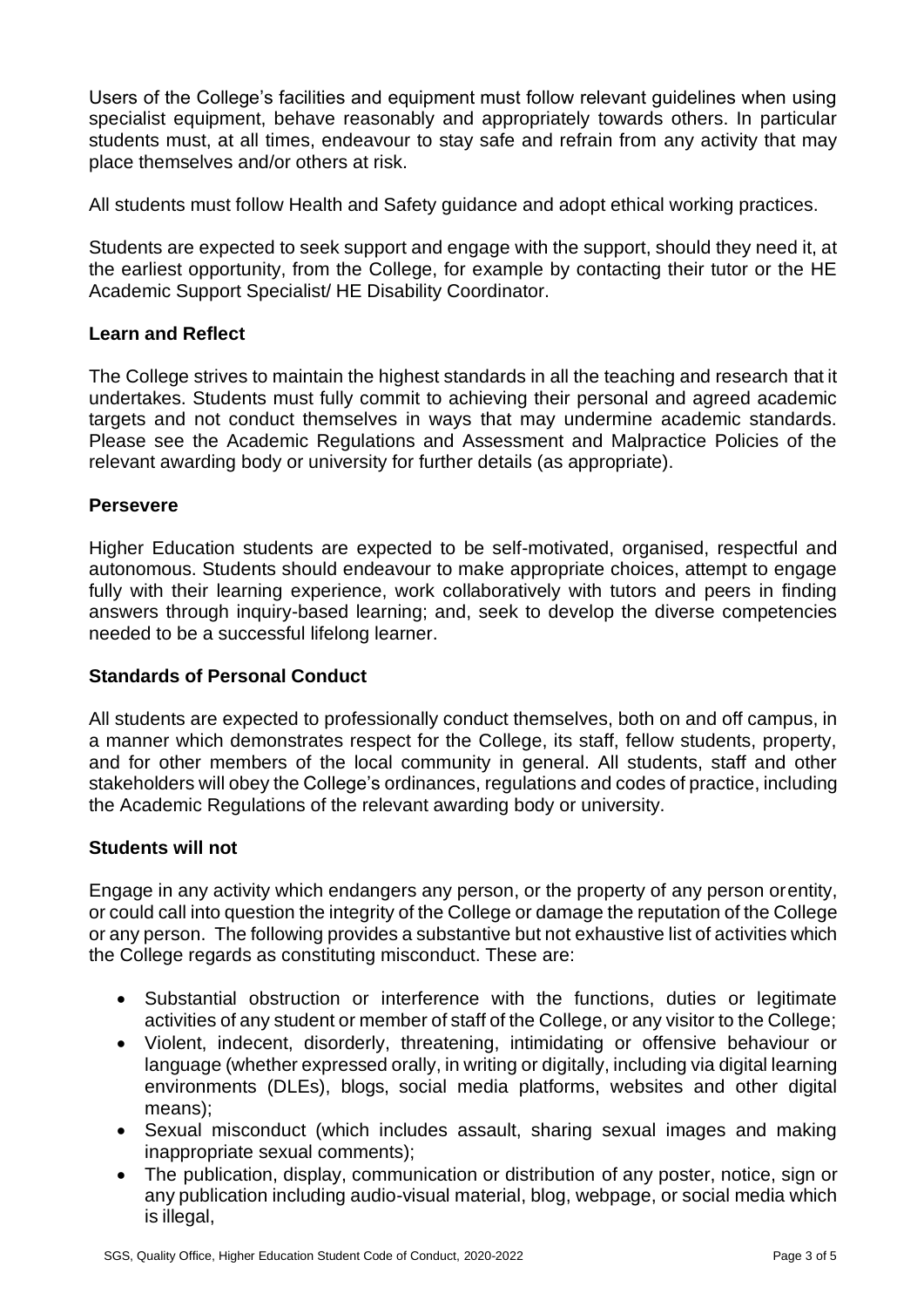offensive, intimidating, threatening, indecent, or incite violence/hatred/distress to others or likely to promote radicalisation;

- Any behaviour which could constitute discrimination, harassment or radicalisation, including on social media;
- Any behaviour which could constitute a criminal offence, including on social media;
- Any theft, fraud, deceit, deception or bribery;
- Any behaviour which interferes with the legitimate freedom of speech, ideas, action or enquiry of any other student or member of staff or which disrupts or interferes with activities properly carried out at SGS College;
- Any slanderous or libellous claims against the College or a member of the College's community, including frivolous or vexatious complaints or academic appeals;
- Any behaviour that brings the College into disrepute;
- Action which may cause injury or jeopardise the safety of others;
- Any possession, supply or production of drugs;
- The misuse of computers or the communications network, including the unauthorised use of the College's logo, the theft, misappropriation, unauthorised use (or misuse) or falsification of any data or record system, or any breach of the College's policies on the use of its information systems, including social media;
- Any act of plagiarism that breach copyright laws or academic regulations (see below);
- Any unauthorised use of the College brands, logos or trademarks;
- Any breach of ethical guidelines when carrying out academic research.

## **Plagiarism**

In the event that a student is suspected of any of the following activities, an investigation will be carried out by the appropriate manager in accordance with the Joint Awarding Bodies guidelines the SGS Assessment Policy and the Academic Regulations for Taught Provision and Assessment and Malpractice Policies of the University of Gloucestershire (as appropriate).

- Plagiarising work from another individual or source (such as the internet), by copying and passing off such work as your own, or allowing work to be used by others.
- Colluding by working collaboratively with others to produce work that is submitted as your own work, or the work of a single individual alone.
- Falsifying results and/or evidence.
- Cheating by communicating with others by any unauthorised means when this is not allowed (e.g. in a supervised session).
- Using unauthorised materials when under test conditions.
- Altering any results document, including certificates.
- Cheating in any other way which undermines the integrity of the assessment process.

#### Investigating Alleged Student Misconduct

Cases of alleged student misconduct will be investigated, where deemed appropriate, under one or more of the following: the College's Behaviour Policy, the Fitness to Study Policy and Procedure, the Assessment and Malpractice Policies of the relevant awarding body or university.